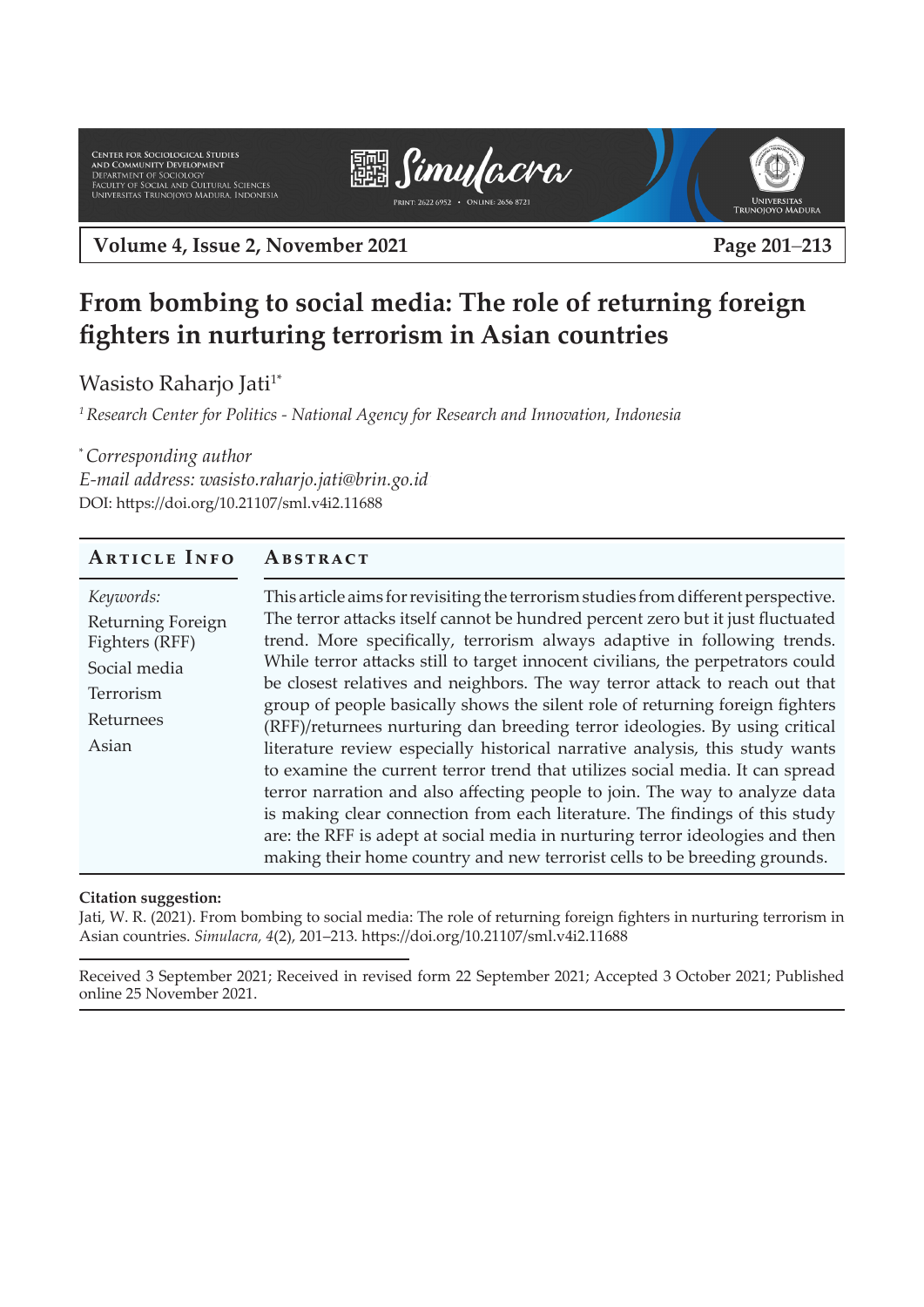### **Introduction**

The global war on terror has been going on for almost two decades. It has started in 2001 after the fall of World Trade Centre, New York during the September 11 attacks. This incident encouraged the global war on terrorism campaign discourse around the world. It includes not only military strikes but also security fund assistance. This campaign mainly targets terrorists who can be a lone wolf or groups. For the military strikes, this mostly operates in overseas military action rather than domestic military. Meanwhile, security fund assistance often in advances training for those polices and military to become special anti-terror forces in their home countries.

During the 20-year time-span of more so today than ever before, the western countries-led coalition has achieved three remarkable points that affecting international constellation. First, the prominent terrorist groups such as Al-Qaeda and Islamic State of Iraq and Levant has been relatively powerless due to continuous western military actions in their home country bases like Iraq, Syria, and Yemen. Second, the decline of death toll from terrorism has significantly plummeted over half percent, falling from 33.555 become 15.952 deaths between 2014 until 2018 (IEP, 2019, p. 12). Third, most of countries have been strengthening their security surveillance by doubling security budget. The first two of three achievements remark the success of global war on terrorism so far.

Although global alliances have kept terrorists in check, the recent victim statistic remains high in the author's mind. Another recent issue like the takeover of Afghanistan by extremist Taliban from the democraticallyelected government is also one factor that shows terrorism still remaining. These two current problems lead the author to ask a question: do we believe that terrorism poses a real threat to states? This type of question

draws us out into an ongoing classical debate on the possibility of deadly terror attacks in the advanced security system within the countries.

In this study the author argues, while most of countries have strengthened their internal security system or overseas military deployment to target terrorists at their home, terrorism is still potentially a threat to every nation in the world. This means violence cannot be in zero percent, but it can be under control condition. More importantly, the author underscore terrorism is a latent risk in a global context. The main finding of this research is the returning foreign fighters (RFF) can still committed to violence actions in domestic and international arena. Moreover, the RFF or returnees presumably important to nurture terrorism ideologies in a home or abroad. Sometime they can be a lone wolf or become a mastermind behind the series of deadly terror attacks in this meantime. These two intentions are widely believed that will likely be stronger after the current victory of Taliban in Afghanistan.

### **Method**

The method the author used in this research is analytical review. This method means analyzing meanings behind the information to make new findings from previous similar studies. Furthermore, this method allowed the author to pick up certain information piece in order to make findings that base on own data interpretation. Furthermore, this method also enabled the author to do an inductive process from several selected literatures from books, reports, and journal articles. The author tried to synthesis every argument and information from the literature review process to become the coherent whole findings. It is important to note that the juncture is crucial in shaping the narration of returning foreign fighter.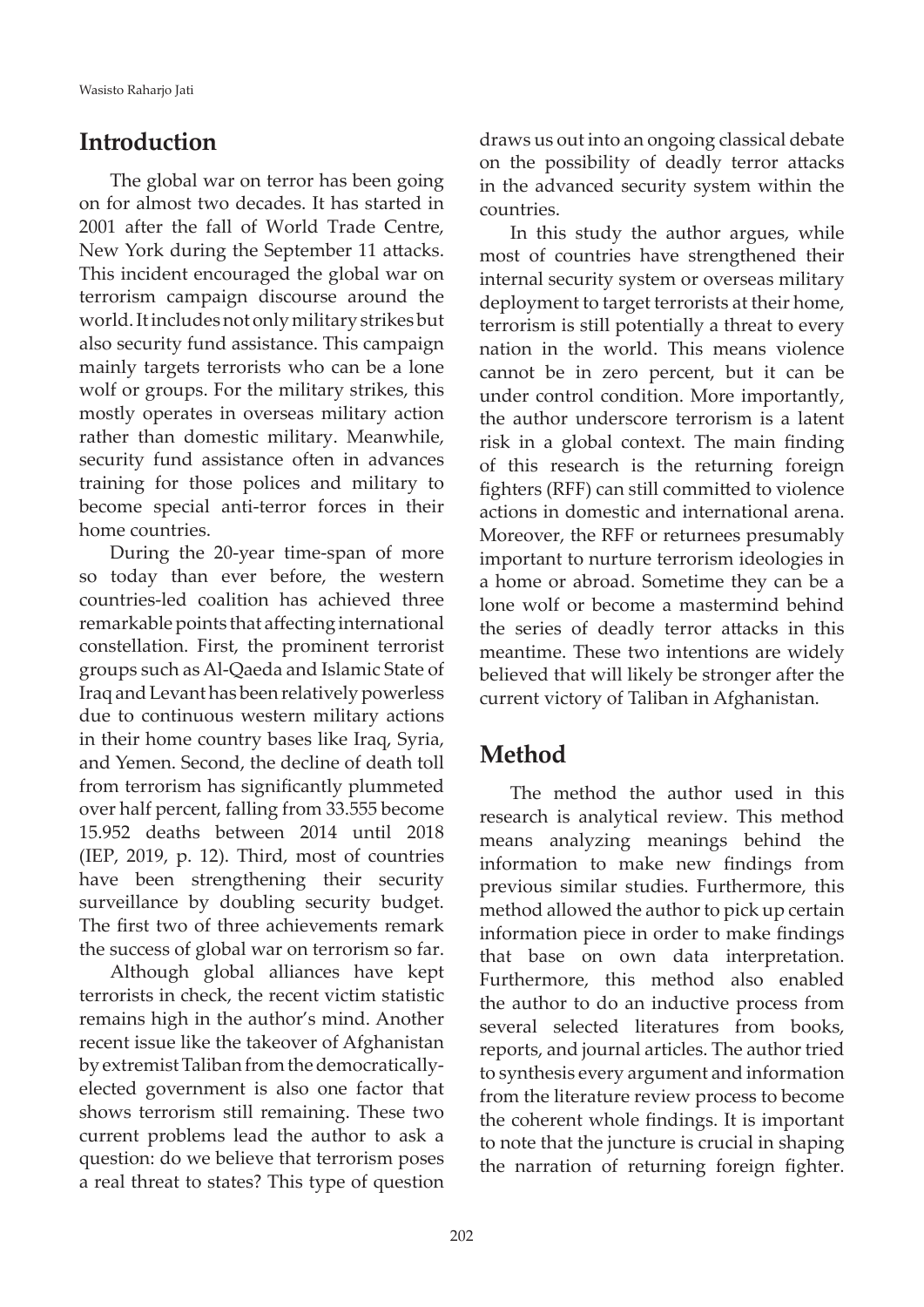Therefore, both context and content are important to analyse the rise of returning foreign fighter from bottom-up level. More specifically, the author selected the relevant information from literatures and then made novelty from gaps after re-reading the previous findings.

### **Results and Discussion**

This section will outline the possibility terror attacks by returning foreign fighters (RFF) in home country. To be more specific, the author would like to focus on the use of social media in spreading terror content for netizens. It has been widely believed that public/netizens will be easily get affected by that content particularly young people. When it comes to religion issue or jihad, some young people or migrants are vulnerable to blindly accept an invitation to attack other people. Here, the role of returning of foreign fighter is to be buzzer and sleeper cell. By producing terrorist content, they want to indirectly recruit new terrorists in order to perform terror attacks sometime.

To begin with, the author will briefly explain the connection between root causes of terrorism and the emergence of returning foreign fighter (RFF) in home country. And then, the shift of terrorist movement from bombing to online narration. Lastly, the author will wrap up the counterterrorism policies plan to do.

#### *The relationship between root of terrorism and the emergence of returning foreign fighter (RFF)*

The root causes of terrorism remain unanswered between scholars until now. Previous terror attacks had different reasons why the perpetrators commit acts of violence. This situation gives the challenge to frame the root of causes of terrorism. Methodologically terrorism studies also difficult scientific undertaking. Terror attacks are not a linear social phenomenon like modernism. Instead, terror attacks are engaged with grievances due to unfair modernism effect like unfair incomes. In this sense, terrorism is more likely an ups and downs phenomenon. More precisely, terror actions depend on the certain issue the perpetrators have raised concerns with.

Grievances and supporting social environment like economic injustice provide the basic concept of root terrorism causes. Newman argues the human insecurity often shapes that grievances (Newman, 2006, p. 751). People worried about oppression, food shortages, or discriminations. These three examples encourage people to act with violence. This is the structural factor of why people rebel, but it does not answer the motivational factors. To understand the root causes of terrorism, we need the structural factor like poverty and underlying grievances (Newman, 2006, p. 751). The latter factor is more likely the motivational factors. It could be a political issue driven-factors.

The context of structural factors might depend on how the terrorist perceives the current social conditions and different state conditions. The first issue deals with the many social issues in society that might be nothing to do with terrorism (Herring, 2008, p. 201). Many issues facilitate terrorism causes such as ethno-nationalism, religious matters, globalization, and modernity (Newman, 2006, p. 753). These issues give a justification motivation to the terrorists that they act to save people (Newman, 2006, p. 755). However, the above-mentioned qualitative arguments did not meet the quantitative research requirements. Several independent variables like poverty, civil liberties, and political rights give the unsatisfactory statistical analysis result. Alternatively, Newman says "focusing on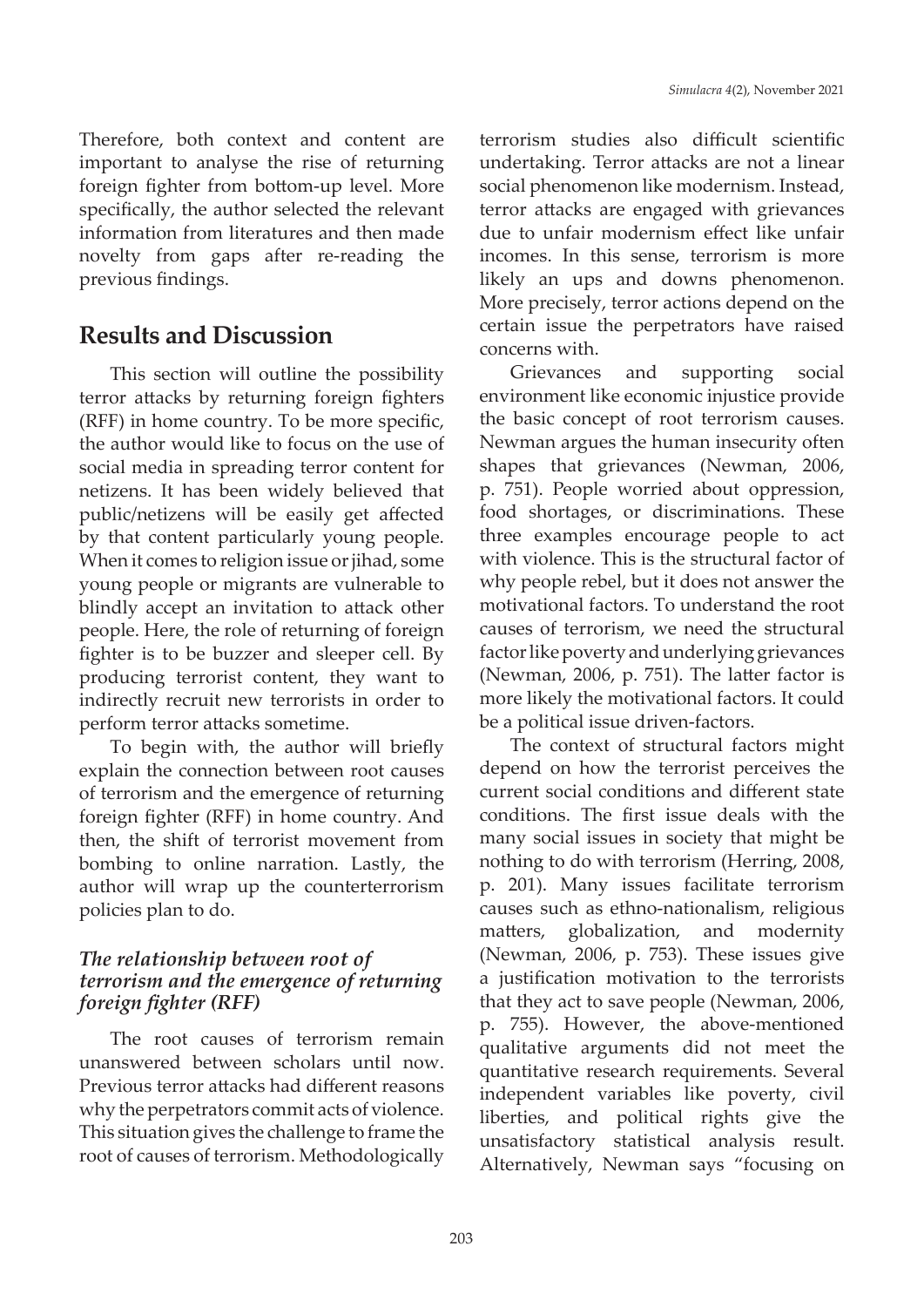the objectives of the terrorist organization and the social environment from which they emerge" will be the best potential explanation to understand the root causes of terrorism (Newman, 2006, p. 767). The different state condition factor represents the relationship between state and non-state actors. The key issue of that relationship is how the state treats the citizen like democracy and fair public good distribution. More importantly, the corrupt government system is the violence trigger. Schmid argues the violent response, which either committed by state and non-state actors, depends on power

resources (Schmid, 2005, p. 131). Therefore, the root causes of terrorism rely on the method, tactics, and financial support.

The connection between religion and terrorism seems to give the best potential root causes of terrorism. Hoffman argues the number of religious terrorist groups is higher than ethno-nationalist/separatist groups (Hoffman, 2017, p. 87). More importantly, the religious terrorist often called their action as a divine duty to eliminate "bad people" (Hoffman 2017, 90). This trend eventually has been growing up. Interestingly, Al-Qaeda-inspired terrorism becomes a role model among extremists.



*Figure 1: Relationship between Terrorism and Returning Foreign fighters (RFF) Source: data elaborated by own*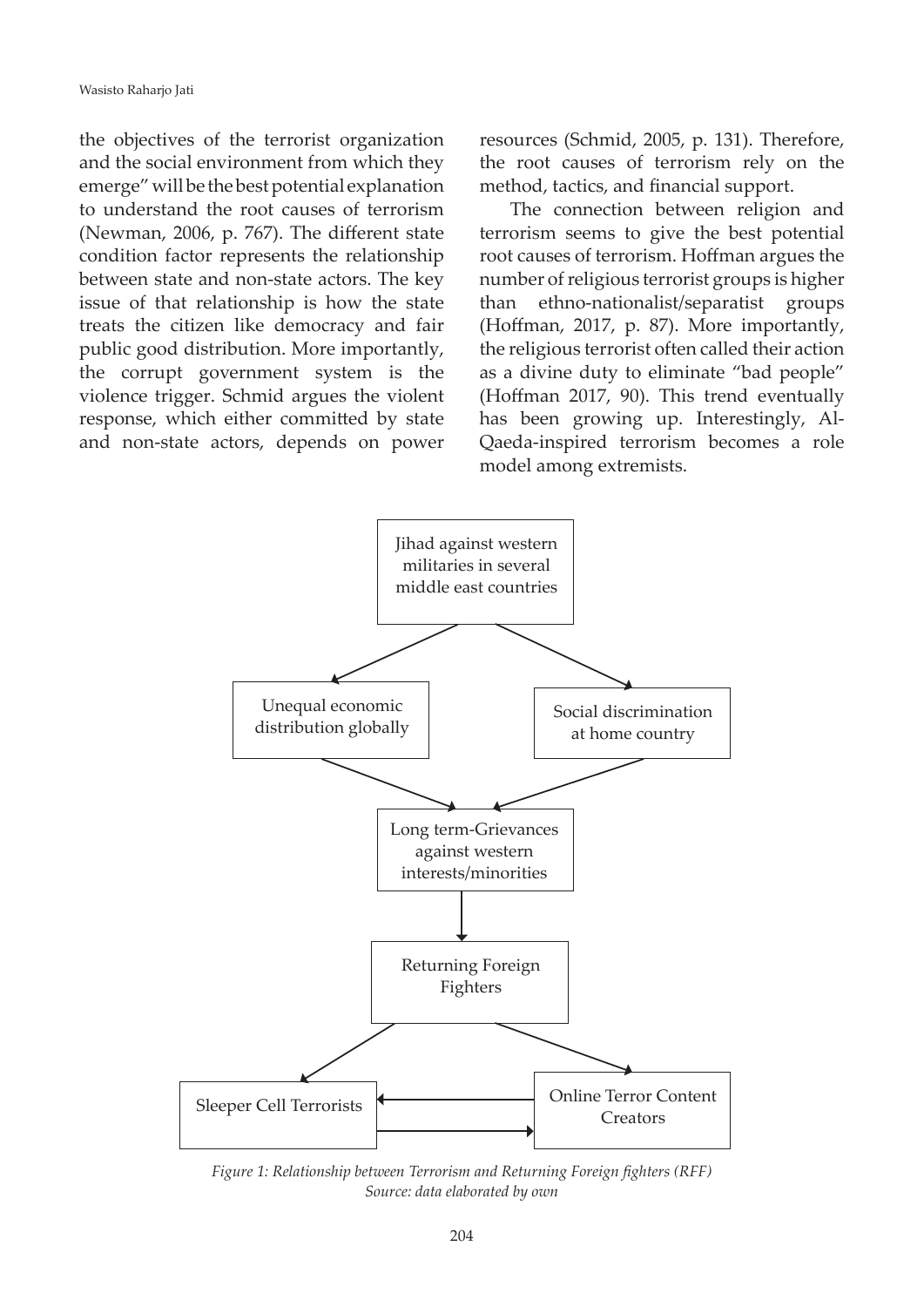From the above-mentioned explanations, it seems the grievances of something, particularly unfair economic redistribution is the major terrorism source. This narration subsequently sounds like emotional messages when it combines with religion narration. This linear relationship particularly affects the returning foreign fighters (RFF) when they are at home. The high tense of economic domination and social discrimination due to religion narration still keeps on their mind. This condition conveys messages that jihad against western as the common enemy should be continuing in home country after finishing jihad missions in abroad. These unresolved terror attack on behalf jihad surely make cautious for public because the sudden terror is possible to happen.

In brief, the relationship between the root causes of terrorism and the rise of the returning foreign fighters (RFF) in the Figure 1 below.

The above figure explains the chronological arrangement of new terrorism pattern. It seems that there is a shift in terms of terror attacks from anti-Western militaries to anti-Western interests/minorities. While Western is the object of terrorism, the subject is likely expanded – not only Westerners but also those people take benefits from Western/ minorities like non-Muslims. As a result, the latter transformation subsequently changes the terror method to be passive actors in real life, but still to be active actors in online world. This condition surely makes people worried because the new terrorists can be returning foreign fighters (RFF) or new terrorists that get brainwashed by RFF. For the latter actors could be closest relatives, family, and even neighbors. These surely makes people worries whether or not terror attack will be going soon.

There has been a growing concern about the possibility of returnees and their new terrorist cadre will be conducting terror

attacks. This issue come into prominence when a series of suicidal bombings targeted the innocent citizens in some countries recently. After ISIL and Al-Qaeda have been almost defeated, their ex-combatants would either go back to their home countries or perpetuate terrorist activities in another country. What makes the returning foreign fighters (RFF) orchestrating future terror attacks is the main focus among several scholars. Malet and Hayes argue potential attacks by individual terrorist often occurs in less than three years after their return (Malet & Hayes, 2018, p. 10). Moreover, he or she would re-engaged in terrorist activity once finishing prison service (Malet & Hayes, 2018, p. 10). Despite their findings are doubtful because of not covering organized terrorists, the terrorism re-engagement is still possible. In this sense, re-engagement means become re-radicalized soon after joining other terror groups. See argues returnees often suffer emotional instability and stress disorder after their return (See, 2018, p. 9). The two plausible factors that elucidate that both psychological conditions are their homes states renounce citizenship that eventually make them in limbo. Another factor is their families already banished them from homes. Both factors surely encourage re-radicalization would reappear among abandoned returnees while in a home or overseas. In addition, See also believes the RFF will organize their own terrorist cells to make friends due to that double abandonment (See, 2018, p. 11). Obviously, that cells are the way to keep their followers remain adhere to the terror ideologies. The recent terror attacks in several Western, Sub-Saharan Africa, South Asian, Southeast Asia countries have showed us, the ISIL and al-Qaeda remnants are still an indefinite global threat.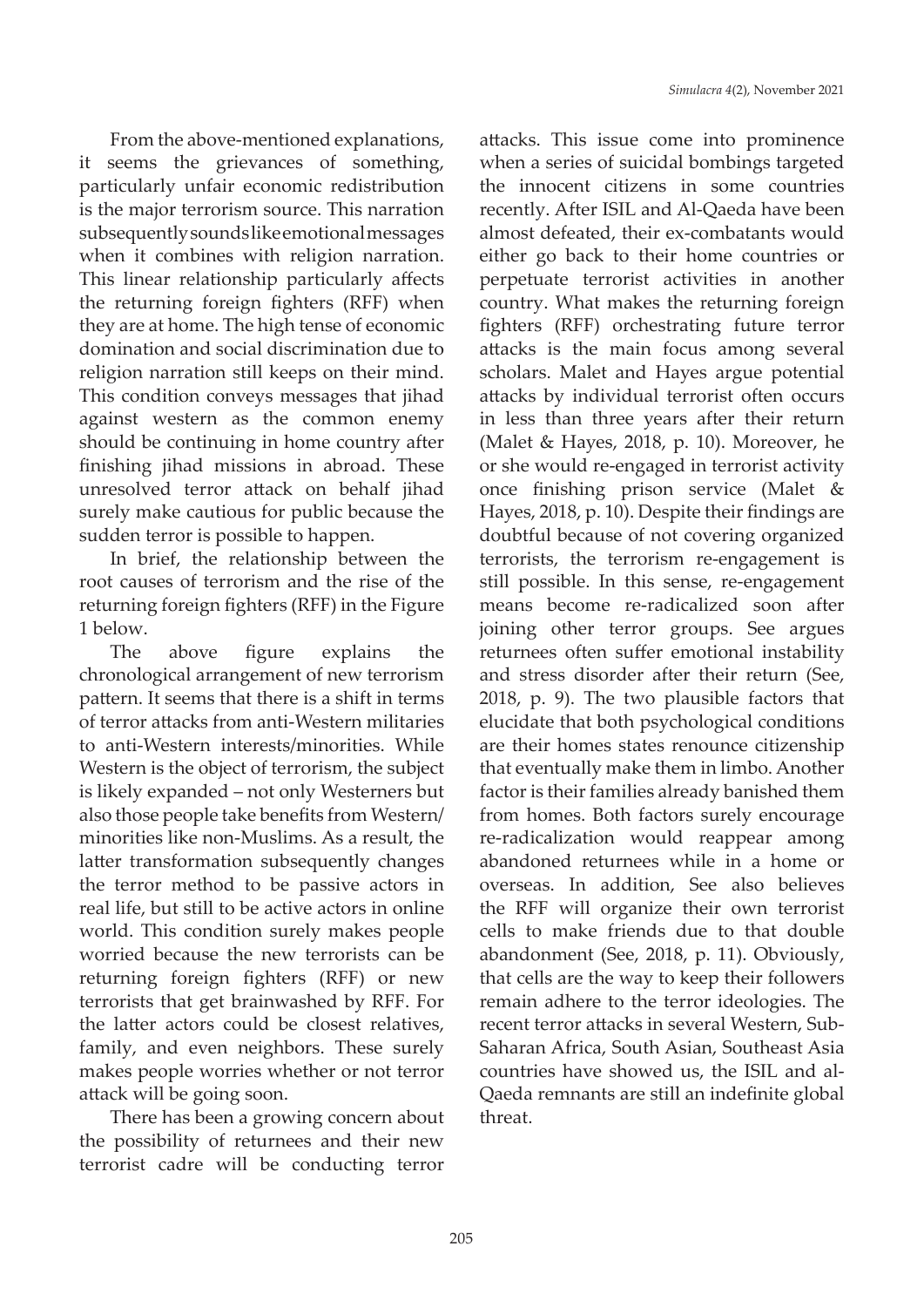#### *The declining major terror groups and the rise of the RFF as home-grown terrorist*

The home-grown terrorist character is geographically different between countries. They would like to launch attacks at home or going abroad for jihad (Zekulin, 2013, p. 4). These two motives should make different counter-terrorism measures. The US case shows deradicalization process by "neutralizing many of those responsible radicalizing fellow Americans" (Zekulin, 2013, p. 21). Canada and Australia have been less successful in that way. Americans realize that their soil is vulnerable to getting retaliation from either home-grown terrorists or returnee foreign fighters. Therefore, they put preventive counterterrorism plans for those suspected people. Canada and Australia are less frequent terror incidents than the US because terrorists go overseas. The Canadian case shows unstable home-grown terrorist action due to unclear terror method. Therefore, counter-terrorism measures should follow the social condition of each different country. Deradicalization would be effective in a country whose got many homeland terrorist cases.

The counter-terrorism should put more soft approaches like mental counselling than striking terrorists in force action. Home-grown terrorists often put personal grievances or being empathetic to outside conflicts to justify terror attacks (McCauley & Moskalenko, 2014, pp. 73 & 77). These two different sources, however, have not a close relationship with the religion. Instead, "right-wing extremists were responsible for substantially more fatalities" (Ellis et al., 2016, p. 9). I believe people who identified as right-wingers have social trauma like getting bullied at school or workplace. This issue affects deradicalization focusing on a past personal problem.

The above-mentioned recent terror incidents basically show the terrorism is still remaining. These often makes policymakers mistakenly assessing the terrorism. As a result, measurement of how terrorism ends sometimes misleading. Most major terrorist groups have been declining because 1) people are not interested with terror ideologies due time-wasting actions, 2) capture/killing of the leaders, 3) failure of leadership succession, 4) accepting governmental provisions, and 5) military repressions (Cronin, 2006, pp. 17–18). Those factors lead governments believing terrorism will end up. However, the recent terrorist groups have uniqueness itself beyond the government's calculation. This means "social bond, not ideology, play more important in Al-Qaeda organization" (Cronin, 2006, p. 35). It also affects recruitment model, modus operandi, and also funding sources. More importantly, the recent terrorist movement is opportunistic (Cronin, 2006, p. 41). As long as they can cause social disruption, that is their victory. This intention certainly needs grievances as the new narration of terrorism. This new source of terrorism is arguably can recruit more people regardless of their identity's backgrounds.

Perception of grievances is more important than radicalization. This pattern challenges current counter-terrorism which always looking at the account of certain ideologies or religions. Hoffman argues "people will always be attracted violence in different ways" (Hoffman, 2017, p. 308). Another issue is the relationship at works, schools, or even neighborhoods will stress people to become potential terrorists (Hoffman, 2017, p. 309). Even if they do not take Al-Qaeda, Taliban, or even ISIL's terrorism model into their account, but it inspires the current terror actors, namely lone-wolves committing violence. The Al-Qaeda itself, particularly the remnant of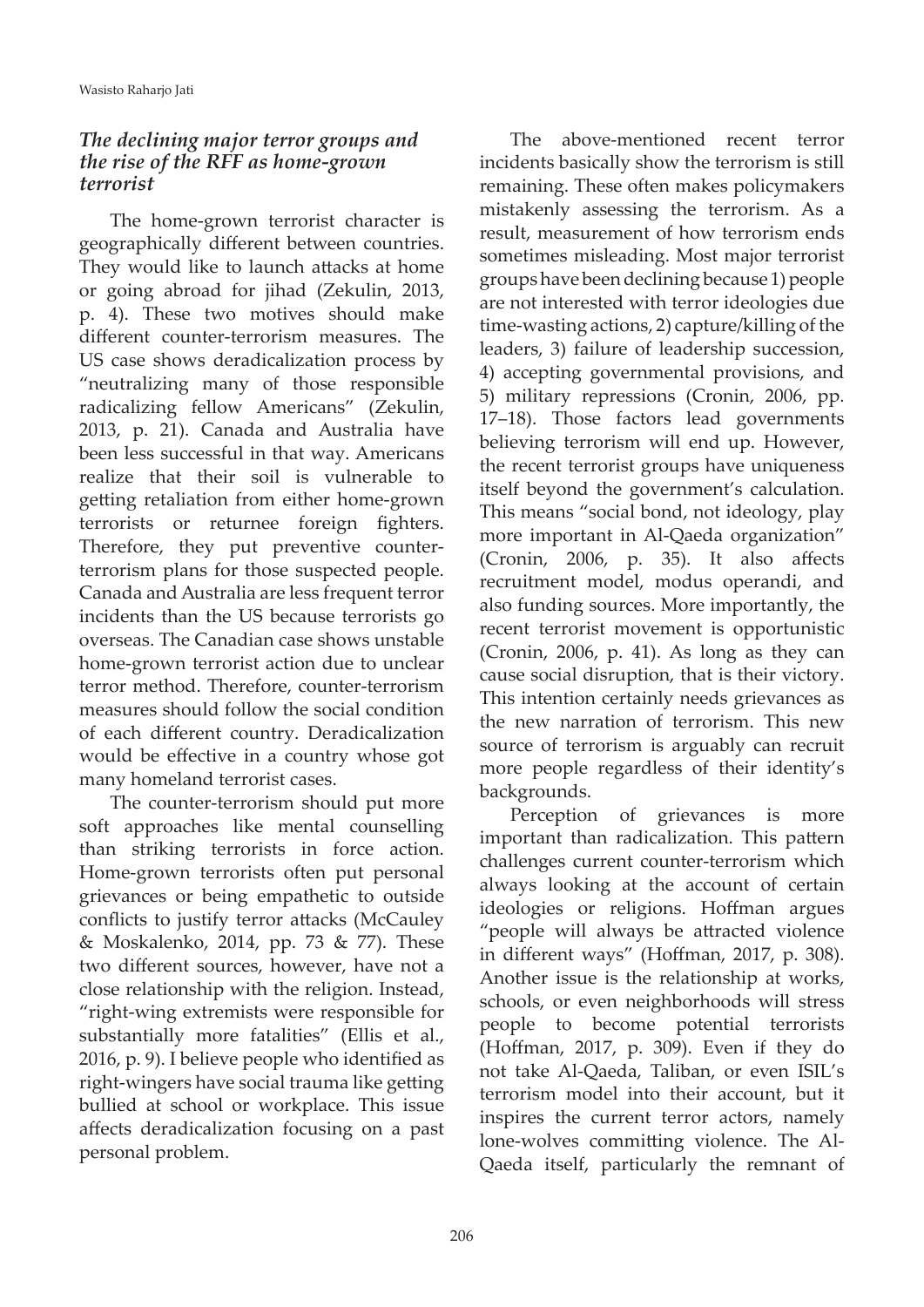the organization, is still existing. According to Hoffman, the movement has expanded into two dozen countries (Hoffman, 2017, p. 318). This condition thus encourages the government to revise current counterterrorism strategies. The two strategies are negotiation to make peace talks and also state provision to dismantle terrorist member loyalty (Crenshaw, 1991, pp. 4–5). Although, state counter-terrorism strategies now focus on the lone-wolves committing violence, this not focuses on how the narration of grievances can able to spread into individuals and groups.

Grievances are the chief sources across the current studies. However, the remaining problem is how the perpetrators develop the anger within extremist action. Crossett and Spitaletta argue there is two social behavior regarding radicalization, namely in-group and out-group (Crossett & Spitaletta, 2010, p. 13). In-group is a personal radical person comfortable in one group, while the outgroup means the acts of competing. This alternative explanation confirms with the other readings. For example, McCauley argues, own perception to be superior rather than the subordinate subject often becomes strong radical motivation (McCauley & Moskalenko, 2014, p. 416). This leads to the pathways of perpetrators commit violence. The next radicalization step is to join the terror organizations because they offer effective bonds (Borum, 2012, p. 25). As a result, once they leave behind the organization, they could launch armed violence because of their weapon training in the organization. These steps refer to the way people or RFF can get radicalized in early stages.

#### *The use of social media to spread new terror narration*

In line with above-mentioned arguments, it seems that the RFF is the initial way to

conduct terrorism. RFF is also a leaderless jihadist (Sageman, 2014, p. 568)(Parker & Sitter, 2016, p. 201–202). This step heavily requires the grievances as the new source of terror attacks. This condition, therefore, needs social media to spread grievances widely. Social media here can able to easily adapt the grievances into everyday informal languages. RFF as the newborn of terrorists seem to keen using this platform because it enables to reach out many people. Once the netizens get affected by terror content, it would lead them likely committed to the terror attacks. This promising chance surely makes the RFF get motivated to use social media in nurturing terrorism.

The most common way of transmitting terror ideologies is online media. The use of social media effectively keeps the existing followers and also recruit the potential bombers. Such advanced applications such as Facebook, Skype, and Zoom may enable an intensive meeting between the leaders and their members (See, 2018, p. 13). This platform is commonly familiar with public rather than Twitter or Telegram that might be suitable with upper middle class. Also, Twitter and Telegram may limit the word characters rather than long sentences. Both platforms cannot relay terror propaganda messages as if most popular platform to do so. The more frequent meeting they have, the much likely people become re-radicalized. This also affects to the rise of sleeper cells around the world. Upon their return from the battlefield, the RFF sometimes detached itself, but somehow, they can reunite. In this sense, the utilization of the online media keeps RFF in touch.

They may assimilate in a home, but at the same time, they could not attain proper social acceptance (Kennedy et al., 2008, p. 328). This unbalanced condition eventually leads the returnees to re-join the previous terrorist cell. As a result, the homegrown terrorist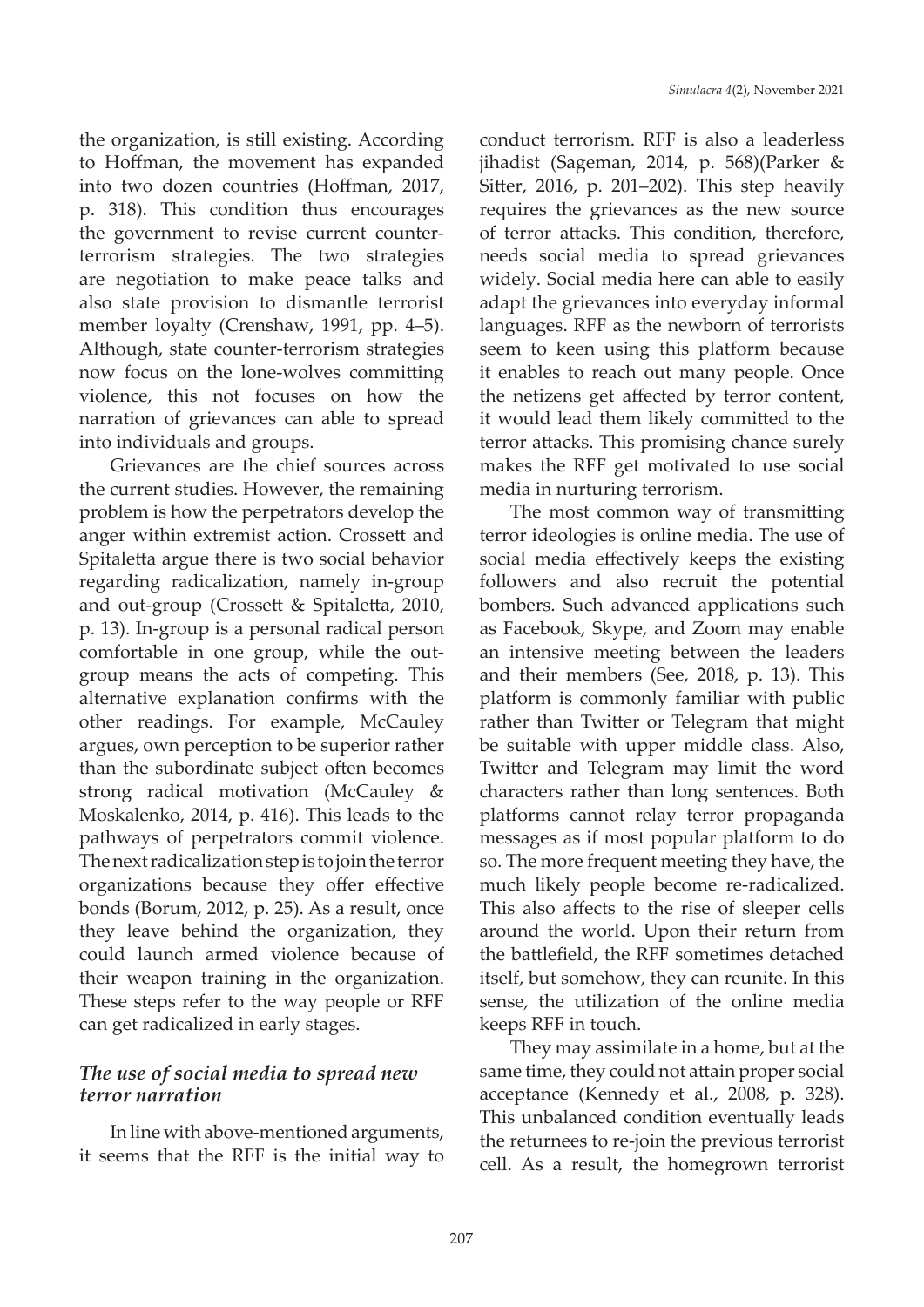possibly comes out with some fresh radical ideas. In this sense, the online media provides and nurtures them with terror ideologies. Although many governments have banned radical contents in streamline online website, the terrorists still find out an alternative way to spread their radical ideologies through another platform. For this reason, we should realize the current terrorists are also skilled computing technicians. These can be hackers whose expertise in online activities.

Online media is also the common way to attract the sympathizers to become upcoming terrorists. Byman argues the sympathizers often get impressed with returnees and online radical website (Byman, 2016, p. 79). The returnees frequently pose themselves as the brave warriors with the weapon and boast about their struggle against evil western forces. In this sense, the online media continuously broadcasts propaganda video that claims one of the believers or minorities have been in oppressed condition. It is important to note, the dichotomous strained relationship between Western and the rest always become the main story. Curiositydriven intentions are the most likely factors why the sympathizers engage and stay informed with the new postings from the online media. Although the degree of online intensity is still uncertain, once you see it, you will not able to avoid it. The reason is the radical website also brainwashes the viewers.

A recent study from Nuraniyah, shows a mix of personal crisis identity and political grievances often leads the people get engaged with the radical activities (Nuraniyah, 2018, p. 891). More precisely, the targeted people can be poor and rich people, depending on the level of online engagement. The online radical media provides the kind of religious solutions that help people to solve their problem. In fact, that information is most likely brainwashing people become upcoming terrorists gradually. Nuraniyah also argues, the role of RFF often serves as the informal leader who foster the social bounding online and offline (Nuraniyah, 2018, p. 896). The small group of people arguably behaves anti-social in their social circumstances. Th RFF copied and pasted the same platform from previous terrorists. Ideologically, the group of sympathizers has intertwined online with the returnees and central terrorist command. Therefore, this process certainly makes other new sleeper terrorist cells within the home country. In other words, the more cells grow, the easier mobilization they have. Internet helps to locate each terror cells in whereabouts through undetected internet providers. Accordingly, the online media is not only fueling the terror info but also as a guidance to move people.

#### *The internet facilitated-radicalization as the fastest way to get re-radicalized*

The internet facilitated-radicalization possibly mobilize the returnees and the sympathizers to commit terror actions in home and other countries. This process, however, is quite vague, particularly to what extent both groups still committed to radical ideologies. To answer that question, one thing should be bear in mind is the level of engagement between terrorism and social media in certain countries. Asongu says the countries which have low terrorism level are much significantly associated with online radicalization through Facebook (Asongu et al., 2019, p. 220). At the same time, the countries who have strong online terrorism level, the more planned terrorist groups are. Following their thought, the terror attacks apparently could be everywhere and anytime terrorist wants. It is worth to note, the possibility of returnees to step up overseas terrorism is least likely than in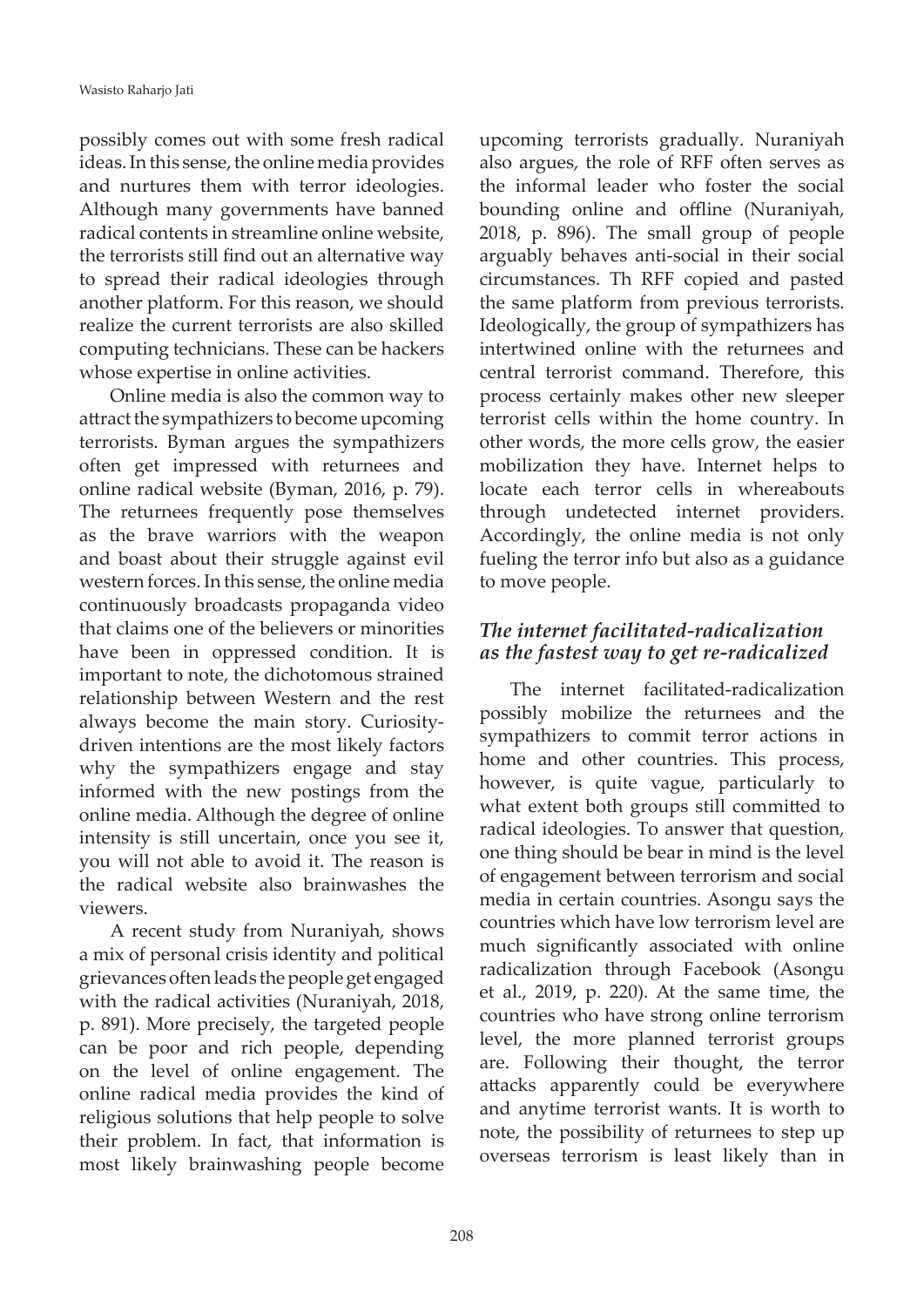home. The money and weapon often become the main reason. Despite waging war in overseas, domestic terror attacks have a potential deadly risk. The terrorists could be hit and run after the attacks and pretend to be normal citizens. In this regard, no matter a nation has a good security system, terror attack still remains a latent threat because nobody predicts when the terrorists launch their attacks.

The one thing to analyze is the lapse of time between engaging with online radical websites and orchestrating terror attacks. Sometime the perpetrators need time to launch terror attacks after being online radicalized. Ideally, this factor takes much time. As argued by Malet and Hayes before, less than three year is the normal period. But it could be early than that time. In this sense, the characteristic of an actor is the main considerations regarding that time gap. This factor closely relates with the preparedness and logistic mobilization before launching the terror attacks. Mass-funded groups might have a long time to prepare their attacks than self-funded single fighters that launch their attacks recklessly. Given that suicidal bombings and shootings have been a new terror strategy recently, it seems the single fighter is the most online affected people than group. They are capable to single-handedly shoot or bomb the victims and strategic buildings. RFF can serve itself as the mentor for the single fighters.

#### *The emergence of RFF from online to lone-wolf terrorism*

The influence of social media on terrorist returnees is the lone-wolf terrorism. This term simply defines the lone fighters commit acts of terrorism because of engage in online and offline sphere (Schuurman et al., 2019, p. 774). The lone fighter is combining online understandings and social interactions. This makes RFF is hardly to define as a terrorist (Goodwin, 2006, p. 2028). This similar with former ISIS combatants can rely on the unofficial online forum when their official social media is down (al-Ubaydi et al., 2014, pp. 50–51). In this sense, the role of returnees become the leaders who subsequently encourage radical activists. RFF actually can also become the lone-wolfer, but it seems they want to be master mind instead. The small group of people may be more effective than big groups. The group of terrorist people who have been belong to this trend is homegrown terrorists. This trend primarily inspired by the RFF who fought bravely against Western forces. In this case, they believe the fighting is still in ongoing albeit ISIL and Al-Qaeda has been unpowered. A single fighter is the next radicalization stage after being a sympathizer.

There a few sympathizers that would transform themselves as the bombers. The reason is the sympathizers might have not fully radicalized or they partially agree with the online radical website. To fuel spirit of single fighters, the returnees show the recorded footage that show they shot down the planes or other military installations. This intention arguably aims at encourage the fighters to take action as the returnees did (Schuurman et al. 2019, 774). Of course, the online footages can eventually convince their action. They would determine to commit terrorism. Both the fighters and returnees sometime cooperate each other to launch attacks, but the single fighters often take action solely. Driven by their ideologies, the single fighter could give disastrous impacts than the terrorist group. He or she may can targets mass civilians' group than targeted group as the terror organization have done before. As a result, the impact of terrorism action is not only resulting the death tolls, but also long terms psychological damage. Whether their action will successful or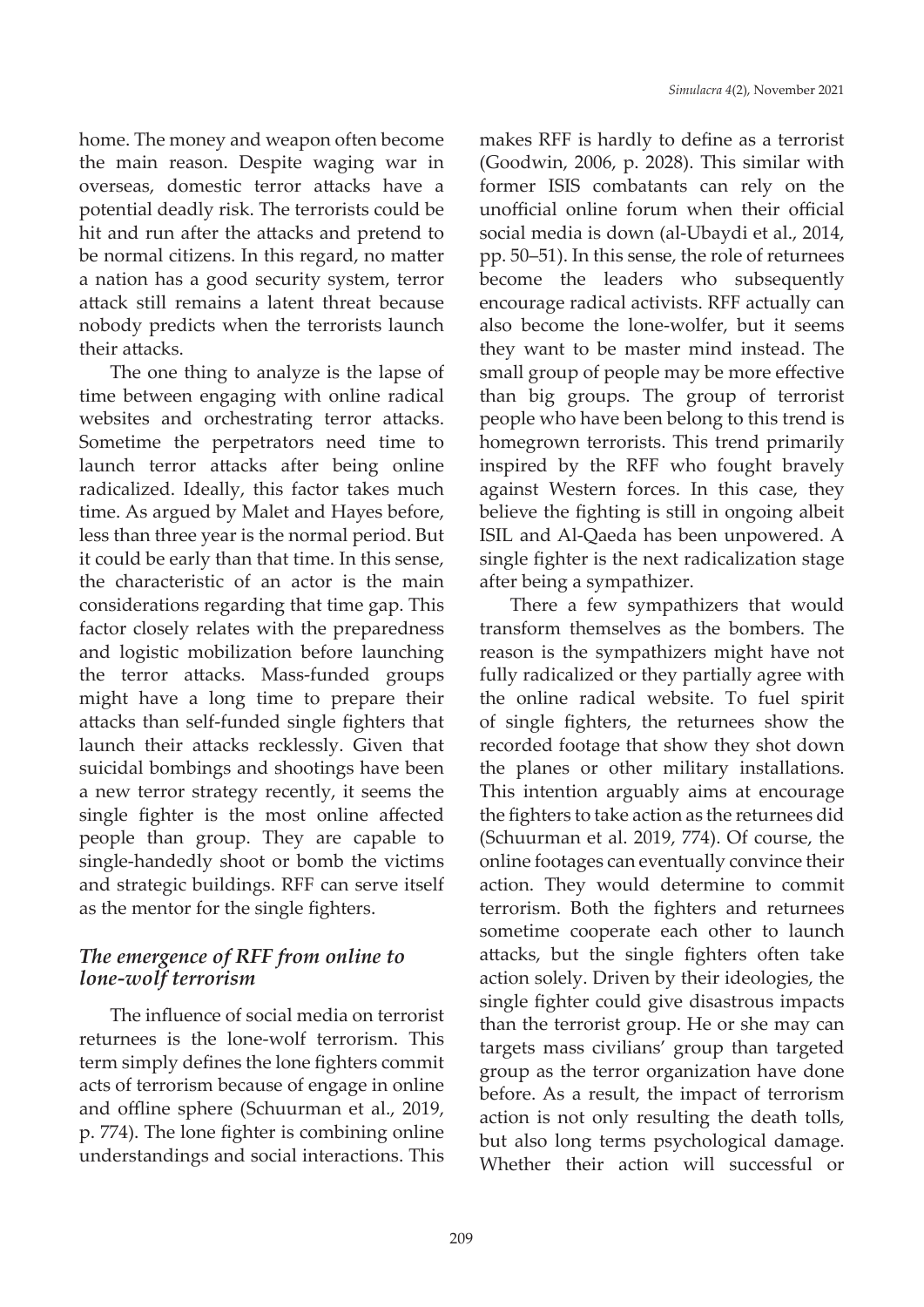failed, the main aim is how to make people being terrorized. Therefore, it is important to record every terror attack that including bloodshed, piece of bodies, and maybe traumatized victims. This is the way of lonewolf terrorism works in this meantime. For this reason, footages are really remarkable sign to understand lone-wolfer. Perhaps, by spreading footages, they want to seek public attentions, albeit in the wrong way.

However, the lone-wolfer can also easily detected by policies. The security officials can able to minimize threat from lonewolfer that sometimes recklessly committed to violence. Although the actor could be under arrested physically, their products can virally in every online platform. The terror footages that go virally is one of the recent terrorisms still apparent. The internet helps terrorist to gain global prominence by distributing the violent videos and photos. Most of the time, the footage contents have been uncensored materials. It has strong messages that terrorist still threat people anytime they want. More importantly, they can go around us in the school, office and neighborhood communities. Their movements are often opaque, nobody knows if our friends or neighborhood are truly terrorists. Footages are the current common method to intimidate people psychologically in both online and offline public spaces. The footages often unintentionally distributed by the terrorists and their followers in social media. At the same page, people also get curious to open the footages. Surely, there will be a mixed response from the people regarding to the viral terror footages. The more you forward and post the footages, the deeper terror feelings you would have. This is the thing the current terrorists want from us. Their action might cause unpleasant memories in our life. On the other side, the viral footages give a strong impression among the terror sympathizers.

They will have more confidence to do more lethal actions than previous attacks. In this sense, the more victims become threatened, the more damage national image would be ruined. With help of advanced technologies, the footages can be an effective propaganda method than kidnapping the hostages in certain places. The latter method has been old-fashioned modus among terrorists because it just gives short terror damages.

Since the terror perpetrators have been using internet in their operation since mid-21st century, the footages have a lot of meanings for them. The recorded multimedia can show public the drama before and after attacks. Sensational and dramatic experiences are the main footages story. In this sense, buildings and people are still the main terror focus. They want people watching their action and then show how weak state capacity is (Galily et al., 2015, p. 999). As a result, the RFF and their sympathizers could claim their thoughts are better than state policies. Moreover, the online footages would give bad public opinion that state security can be vulnerable for terror attack (Galily et al., 2015, p. 1002). When the terrorists publicly broadcast themselves in recorded videos; they arguably give strong messages terrorism in social media never ends up unless the government follows up what they want. This is surely the challenging situation for the government's side. The public officials should prioritize the people and national security. Since the government is in dilemma position, the terrorist can swiftly move to another target.

The governments itself often use counter-terrorism rhetoric to justify their action (Wolfendale, 2007, pp. 78–79). This motivation certainly inspires other terrorist attacks to take revenge. Recent terrorism actions always record their action lively. This already happened in a different part of the world, such as mass shootings in US,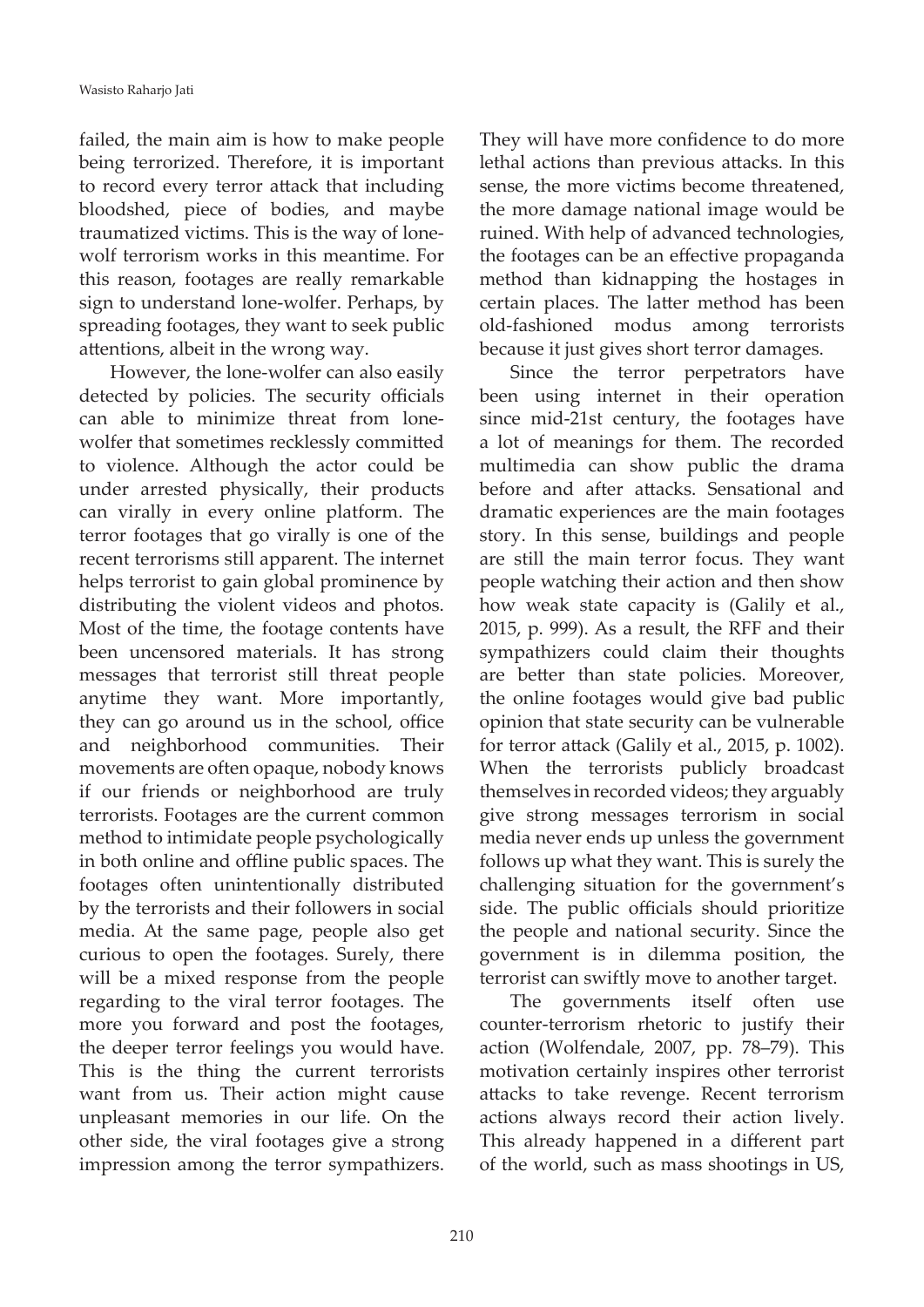New Zealand, and European parts. The perpetrators recorded itself the way of he/ she shoots the innocent people and blowing up the buildings. That such terrible actions they made. The more casualties especially women and children will raise international condemnation(Byman, 2012, p. 836). Meanwhile, the domestic view will be mixed. The positive outcome is the government can keep their citizens safe (Byman, 2013, pp. 35 & 40). But the activists will speak human rights out louder regarding the casualties. This condition also affects the public perception of terrorism due to poor management counter-terrorism by state (Spaaij & Hamm, 2015, p. 170). The terrorists will use this situation to move terrorism going online. More importantly, "They regularly cast the leaders who are killed by drones as martyrs" (Cronin, 2013, p. 46). This condition will encourage terrorist sympathizers whether foreign fighters or even migrants to retaliate soon. In the end, knowing that remaining terrorism still evolves, it is important to remind us to be cautious with these latent threats.

### **Conclusion**

In sum, terrorism still becomes the real global threat. After the major terror groups in Middle East roughly unempowered, their combatants came back to home to organize their own terror attacks. The role of returning foreign fighters or returnees has been important to make a plan and launch the attacks. Re-radicalization through online platforms is the trigger to what extent terror can be a nightmare to the innocent people. The internet helps the terrorists to coordinate and mobilize their own cells in different regions.

Rather than pursuing the number of victims, it seems the terrorism modus has shifted to damage public psychology and

also national legitimacy. In this sense, the role of online footages is important to show their existence. When the footage goes virally on several online platforms, it can threaten the public and corners the state legitimacy. Concerning with all the above-mentioned evidences and arguments, it seems clear to us, terrorism still make up a real threat.

This study recommends the increasing use of online surveillance by government to monitor traffics on social media, particularly those who had close relationship with terrorist's cell. It also suggests the linguist experts to interpret the meaning of suspected terror messages. This enables the government apparatus to capture the perpetrators correctly without wrongful arrests to innocent citizens.

# **Acknowledgement**

The author would like to express gratitude to Dr Michael Zekulin (School of Politics and International Relation - College of Arts and Social Sciences, Australian National University) and Dr Vivien Silvey (Academic Support Learning Centre, Australian National University) for their comments and feedbacks on earlier drafts.

# **Declaration of Ownership**

This article is my original work.

## **Conflict of Interest**

There is no conflict of interest to declare in this article.

# **Ethical Clearance**

This study was approved by the institution.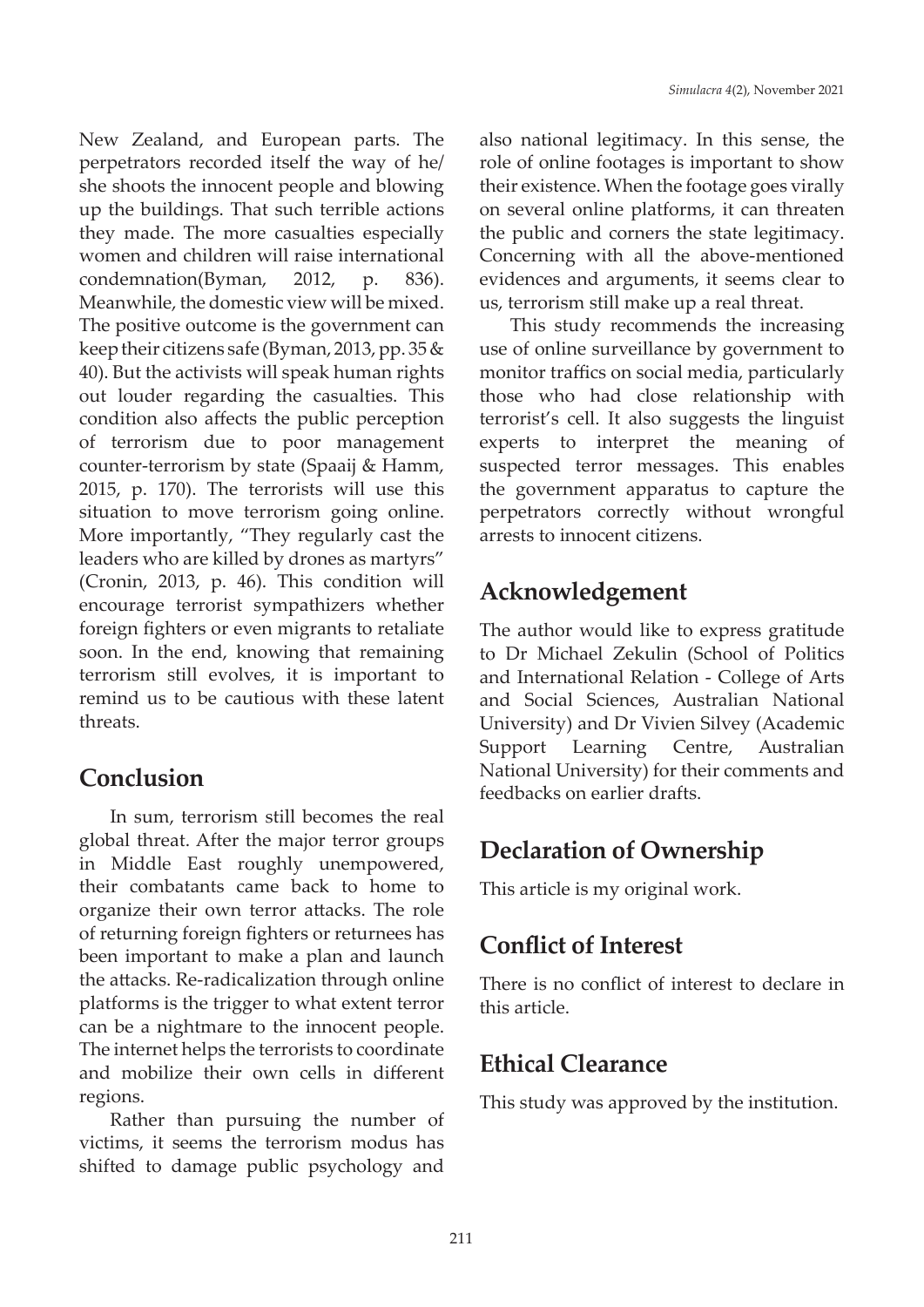## **References**

- al-Ubaydi, M., Lahoud, N., Milton, D., & Price, B. (2014, December). *The group that calls itself a state: Understanding the evolution and challenges of the Islamic State*. Combating Terrorism Center at West Point. https://www.ctc.usma. edu/the-group-that-calls-itself-a-stateunderstanding-the-evolution-andchallenges-of-the-islamic-state/
- Asongu, S. A., Orim, S.-M. I., & Nting, R. T. (2019). Terrorism and social media: Global evidence. *Journal of Global Information Technology Management, 22*(3), 208–228. https://doi.org/10.1080/109719 8X.2019.1642023
- Borum, R. (2012). Radicalization into violent extremism II: A review of conceptual models and empirical research. *Journal of Strategic Security, 4*(4), 37–62.
- Byman, D. (2012). Curious victory: Explaining Israel's suppression of the second intifada. *Terrorism and Political Violence, 24*(5), 825–852. https://doi.org/1 0.1080/09546553.2011.652317
- Byman, D. (2013). Why drones work: The case for Washington's weapon of choice. *Foreign Affairs, 92*(4), 32–43.
- Byman, D. (2016). The jihadist returnee threat: Just how dangerous? *Political Science Quarterly, 131*(1), 69–99. https:// doi.org/10.1002/polq.12434
- Cohen, K., Johansson, F., Kaati, L., & Mork, J. C. (2014). Detecting linguistic markers for radical violence in social media. *Terrorism and Political Violence, 26*(1), 246– 256. https://doi.org/10.1080/09546553.201 4.849948
- Crenshaw, M. (1991). How terrorism declines. *Terrorism and Political Violence, 3*(1), 69–87.
- Cronin, A. K. (2006). How al-Qaida ends: The decline and demise of terrorist groups. *International Security, 31*(1), 7–48.
- Cronin, A. K. (2013). Why drones fail: When tactics drive strategy essay. *Foreign Affairs, 4*,[i]-54.
- Crossett, C., & Spitaletta, J. (2010). *Radicalization: Relevant psychological and sociological concepts*. Asymmetric Warfare Group.
- Ellis, C., Raffaello, P., Jeanine, Z., Gomis, B., Palombi, S., & Smith, M. (2016). *Lone-actor terrorism: Final report*. Royal United Services Institute for Defence and Security Studies. https://rusi.org/ publication/occasional-papers/loneactor-terrorism-final-report
- Galily, Y., Yarchi, M., & Tamir, I. (2015). From Munich to Boston, and from theatre to social media: The evolutionary landscape of world sporting terror. *Studies in Conflict & Terrorism, 38*(12), 998–1007. https://doi.org/10.1080/105761 0X.2015.1076640
- Goodwin, J. (2006). A theory of categorical terrorism. *Social Forces, 84*(4), 2027–2046.
- Herring, E. (2008). Critical terrorism studies: An activist scholar perspective. *Critical Studies on Terrorism, 1*(2), 197–211. https:// doi.org/10.1080/17539150802187507
- Hoffman, B. (2017). *Inside terrorism*. Columbia University Press.
- IEP. (2019, November). *Global terrorism index 2019: Measuring the impact of terrorism*. Institute for Economics & Peace. http:// visionofhumanity.org/reports
- Kennedy, D. B., Homant, R. J., & Barnes, E. (2008). An insider view of the sleeper cell terrorist: A face validity study. *Journal of Applied Security Research, 3*(3–4), 325–350. https://doi. org/10.1080/19361610801968271
- Malet, D., & Hayes, R. (2018). Foreign fighter returnees: An indefinite threat? *Terrorism and Political Violence*, 1–19. https://doi.org /10.1080/09546553.2018.1497987